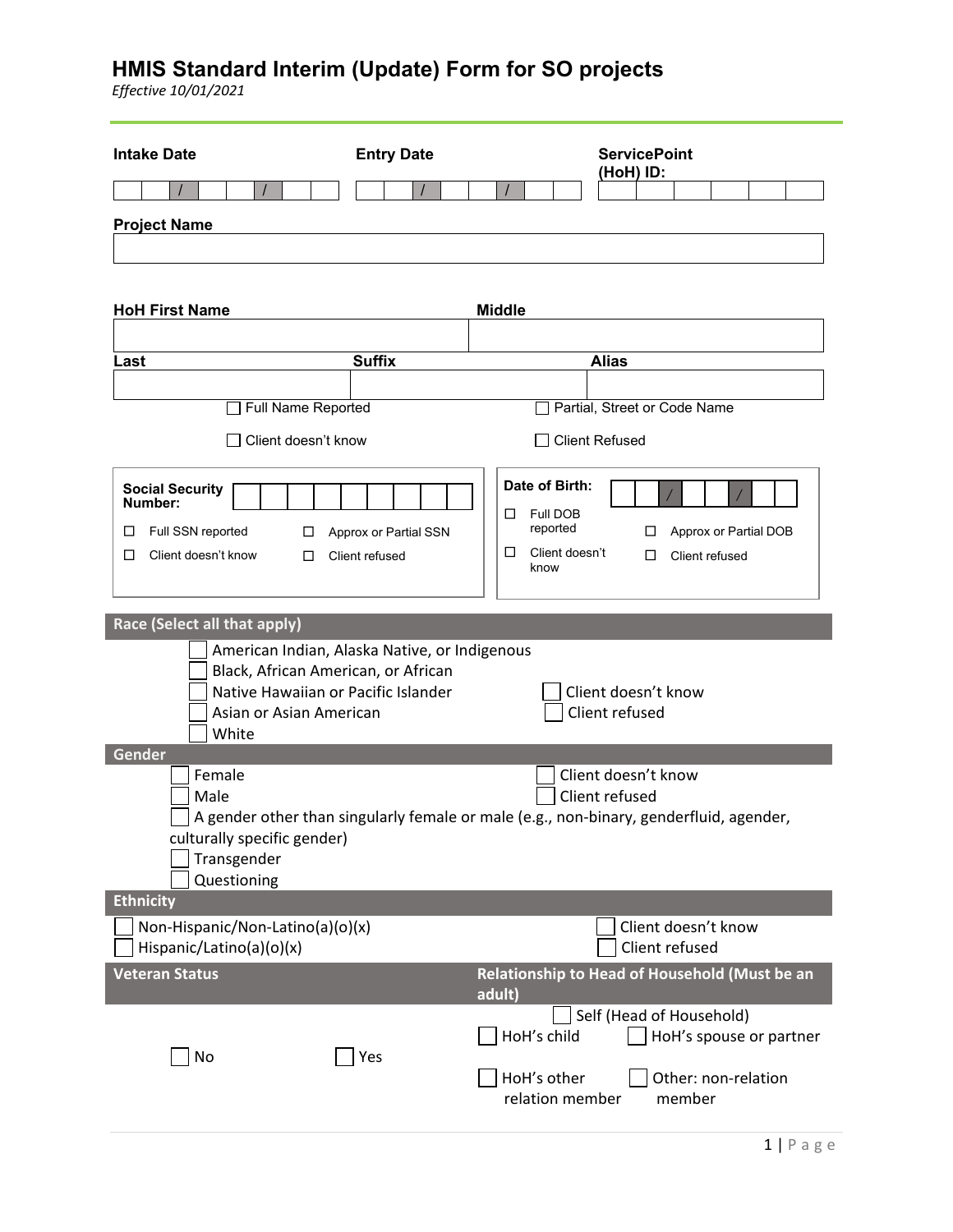*Effective 10/01/2021*

| <b>Health Insurance</b>                   |                              |                      |                                   |                            |                                                                             |                                                                                                              |
|-------------------------------------------|------------------------------|----------------------|-----------------------------------|----------------------------|-----------------------------------------------------------------------------|--------------------------------------------------------------------------------------------------------------|
| No                                        |                              |                      |                                   | Client doesn't know        |                                                                             |                                                                                                              |
| Yes (identify source below)               |                              |                      |                                   | Client                     |                                                                             |                                                                                                              |
| <b>Source</b>                             |                              |                      |                                   |                            |                                                                             |                                                                                                              |
| Medicaid                                  |                              |                      |                                   | Medicare                   |                                                                             |                                                                                                              |
| State Children's Health Insurance (KCHIP) |                              |                      |                                   | <b>VA Medical Services</b> |                                                                             |                                                                                                              |
| <b>Employer-Provided Health Insurance</b> |                              |                      |                                   |                            |                                                                             | Health Insurance obtained through COBRA                                                                      |
| Private Pay Health Insurance              |                              |                      |                                   |                            | <b>State Health Insurance for Adults</b>                                    |                                                                                                              |
| Indian Health Services Program            |                              |                      |                                   |                            |                                                                             |                                                                                                              |
|                                           |                              |                      |                                   |                            | Other: <u>_______________</u>                                               |                                                                                                              |
|                                           |                              |                      |                                   |                            |                                                                             |                                                                                                              |
| <b>Disability</b>                         |                              |                      |                                   |                            |                                                                             |                                                                                                              |
|                                           |                              |                      |                                   |                            |                                                                             |                                                                                                              |
|                                           |                              |                      |                                   |                            |                                                                             | Do you have a physical, mental or emotional Impairment, a post-traumatic stress disorder, or brain injury; a |
|                                           |                              |                      |                                   |                            | development disability, HIV/AIDS, or a diagnosable substance abuse problem? |                                                                                                              |
| No.                                       | Yes (indicate type(s) below) |                      | and the state of the state of the | Client doesn't know        | Client refused                                                              |                                                                                                              |
|                                           |                              |                      |                                   |                            |                                                                             |                                                                                                              |
|                                           | <b>Physical</b>              | <b>Mental Health</b> | <b>Chronic</b>                    | $\sqcap$ Alcohol           | Developmental                                                               | <b>HIV/AIDS</b>                                                                                              |
|                                           |                              |                      | Health                            | <b>Drugs</b>               |                                                                             | $\mathsf{L}$                                                                                                 |
|                                           |                              |                      | Condition                         | $\sqcap$ Both              |                                                                             |                                                                                                              |
| Expected to be of long-                   |                              |                      |                                   |                            |                                                                             |                                                                                                              |
| continued and indefinite                  |                              |                      |                                   |                            |                                                                             |                                                                                                              |
| duration and substantially                | Yes                          | Yes                  | Yes<br>$\Box$<br>П                | Yes<br>$\Box$              | Yes                                                                         | Yes                                                                                                          |
| impairs ability to live<br>independently: | H<br><b>No</b>               | No                   | No                                | No                         | No                                                                          | No                                                                                                           |

# **\*\*Only answer the following questions for Adults and HoH. \*\***

| Income                                         |                                   |  |  |
|------------------------------------------------|-----------------------------------|--|--|
| No/None at all                                 | Yes (identify source and amounts) |  |  |
| Client refused<br>Client doesn't know          |                                   |  |  |
| <b>Source</b>                                  | <b>Amount:</b>                    |  |  |
| Earned income (i.e., employment income)        | \$<br>.00                         |  |  |
| Unemployment Insurance                         | \$<br>.00                         |  |  |
| Supplemental Security Income (SSI)             | \$<br>.00                         |  |  |
| Social Security Disability Income (SSDI)       | \$<br>. 00                        |  |  |
| <b>Retirement Income from Social Security</b>  | \$<br>.00                         |  |  |
| VA Service-Connected Disability                | \$<br>.00                         |  |  |
| Compensation                                   |                                   |  |  |
| VA Non-Service-Connected Disability Pension    | \$<br>. 00                        |  |  |
| <b>Worker's Compensation</b>                   | \$<br>.00                         |  |  |
| <b>Temporary Assistance for Needy Families</b> | \$<br>00                          |  |  |
| (TANF)                                         |                                   |  |  |
| General Assistance (GA)                        | \$<br>.00                         |  |  |
| Private disability Insurance                   | \$<br>. 00                        |  |  |
| Pension or retirement income from a former     | \$<br>00                          |  |  |
| job                                            |                                   |  |  |
| <b>Child Support</b>                           | \$<br>.00                         |  |  |
| Alimony or other spousal support               | \$<br>.00                         |  |  |
| Other source:                                  | \$<br>.00                         |  |  |
| <b>Total Monthly Income:</b>                   | \$                                |  |  |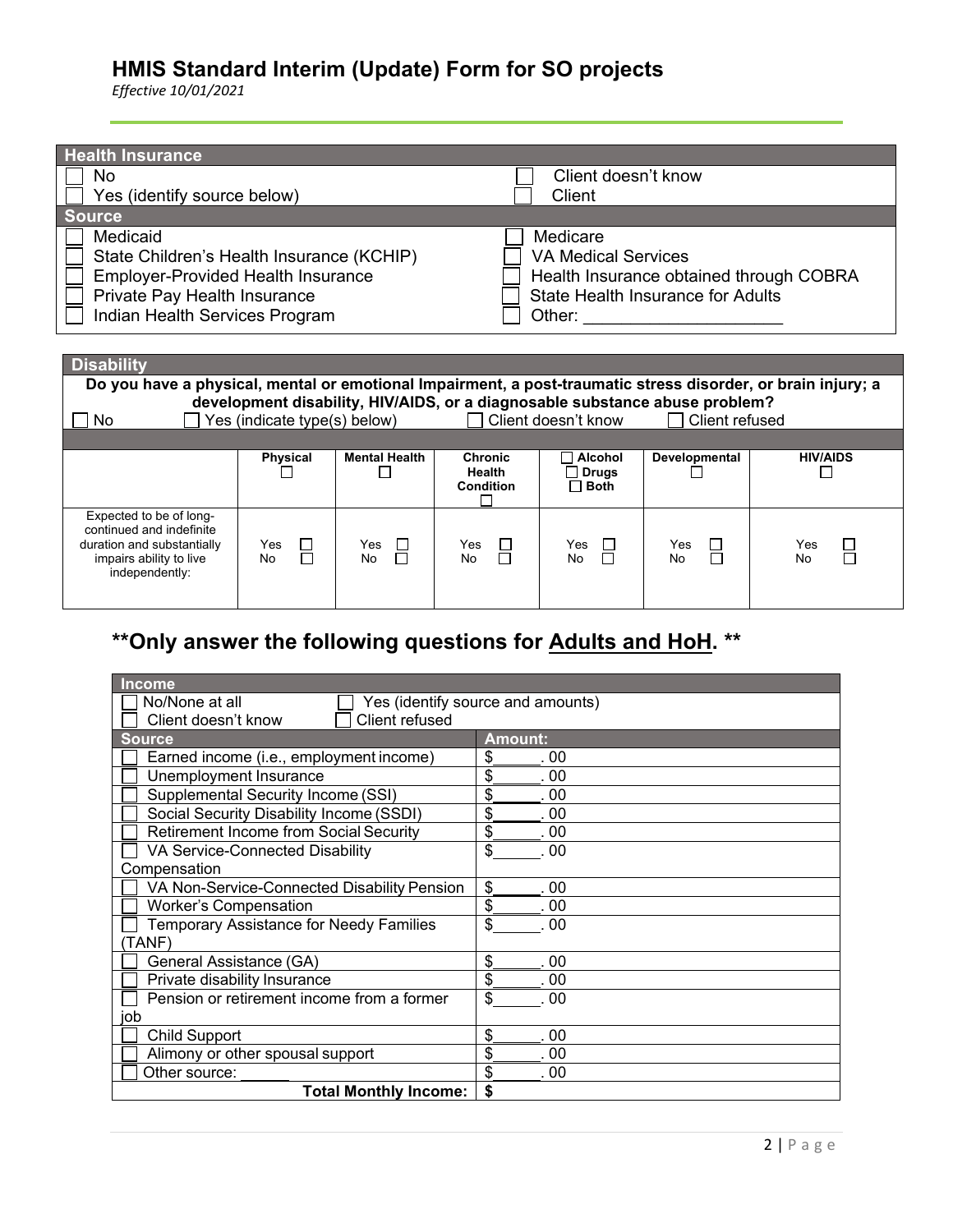| <b>Non-Cash Benefits</b><br>No/None at all<br>Yes (Identify source below)<br>Client doesn't know<br>Client refused<br><b>Source</b><br>Supplemental Nutrition Assistance Program (SNAP)<br>Special Supplemental, Nutrition Program for Women, Infants, and Children (WIC)<br><b>TANF Child Care services</b><br>TANF transportation services<br>Other TANF-funded services<br>Other: and the control of the control of the control of the control of the control of the control of the control of the control of the control of the control of the control of the control of the control of the control of t<br>Client's Current Living Situation - current to project entry |                                                                                                                                                                                                                                                                                                                                                                                 |                                                                                                                                                                                                                                                                                                                                                                                                                                                                                                                                                                                                                                                                                                                                                                                                                                                                                                                                                                                                      |                                                                                                                 |  |
|------------------------------------------------------------------------------------------------------------------------------------------------------------------------------------------------------------------------------------------------------------------------------------------------------------------------------------------------------------------------------------------------------------------------------------------------------------------------------------------------------------------------------------------------------------------------------------------------------------------------------------------------------------------------------|---------------------------------------------------------------------------------------------------------------------------------------------------------------------------------------------------------------------------------------------------------------------------------------------------------------------------------------------------------------------------------|------------------------------------------------------------------------------------------------------------------------------------------------------------------------------------------------------------------------------------------------------------------------------------------------------------------------------------------------------------------------------------------------------------------------------------------------------------------------------------------------------------------------------------------------------------------------------------------------------------------------------------------------------------------------------------------------------------------------------------------------------------------------------------------------------------------------------------------------------------------------------------------------------------------------------------------------------------------------------------------------------|-----------------------------------------------------------------------------------------------------------------|--|
|                                                                                                                                                                                                                                                                                                                                                                                                                                                                                                                                                                                                                                                                              |                                                                                                                                                                                                                                                                                                                                                                                 | (Select one Living Situation and <b>answer the corresponding questions in the order in which they appear</b> )                                                                                                                                                                                                                                                                                                                                                                                                                                                                                                                                                                                                                                                                                                                                                                                                                                                                                       |                                                                                                                 |  |
| <b>Start Date</b>                                                                                                                                                                                                                                                                                                                                                                                                                                                                                                                                                                                                                                                            | <b>End Date</b>                                                                                                                                                                                                                                                                                                                                                                 | <b>Information Date</b>                                                                                                                                                                                                                                                                                                                                                                                                                                                                                                                                                                                                                                                                                                                                                                                                                                                                                                                                                                              |                                                                                                                 |  |
|                                                                                                                                                                                                                                                                                                                                                                                                                                                                                                                                                                                                                                                                              |                                                                                                                                                                                                                                                                                                                                                                                 | (Select one Living Situation and answer the corresponding questions in the order in which they appear)                                                                                                                                                                                                                                                                                                                                                                                                                                                                                                                                                                                                                                                                                                                                                                                                                                                                                               |                                                                                                                 |  |
| <b>Homeless Situation</b>                                                                                                                                                                                                                                                                                                                                                                                                                                                                                                                                                                                                                                                    | <b>Institutional Situation</b>                                                                                                                                                                                                                                                                                                                                                  | <b>Transitional/Permanent Housing</b><br><b>Situation</b>                                                                                                                                                                                                                                                                                                                                                                                                                                                                                                                                                                                                                                                                                                                                                                                                                                                                                                                                            | <b>Other</b>                                                                                                    |  |
| Place not meant for habitation<br>(e.g. a vehicle, abandoned building,<br>bus/train/subway station, airport,<br>anywhere outside).<br>$\Box$ Emergency shelter, including hotel<br>or motel paid for with emergency<br>shelter voucher<br>$\Box$ Safe Haven                                                                                                                                                                                                                                                                                                                                                                                                                  | $\Box$ Foster care home or<br>foster group home<br>$\Box$ Hospital or other<br>residential non-psychiatric<br>medical facility<br>$\Box$ Jail, prison or juvenile<br>detention facility<br>$\Box$ Long-term care facility or<br>nursing home<br>$\Box$ Psychiatric hospital or<br>other psychiatric facility<br>$\Box$ Substance abuse<br>treatment facility or detox<br>center | $\Box$ Residential project or halfway house with no<br>homeless criteria<br>$\Box$ Hotel or motel paid for without emergency<br>shelter voucher<br>□ Transitional housing for homeless persons<br>(including homeless youth)<br>$\Box$ Host Home (non-crisis)<br>Staying or living in a friend's room, apartment or<br>house<br>□ Staying or living in a family member's room,<br>apartment or house<br>Rental by client, with GPD TIP housing<br>subsidy<br>Rental by client, with VASH housing subsidy<br>$\Box$ Permanent housing (other than RRH) for<br>formerly homeless persons<br>Rental by client, with RRH or equivalent<br>subsidy<br>Rental by client, with HCV voucher (tenant or<br>project based)<br>$\Box$ Rental by client in a public housing unit<br>Rental by client, no ongoing housing subsidy<br>□ Rental by client with other ongoing housing<br>subsidy<br>$\Box$ Owned by client, with ongoing housing<br>subsidy<br>$\Box$ Owned by client, no ongoing housing<br>subsidy | $\Box$ Other:<br>$\Box$ Worker unable to<br>determine<br>$\Box$ Client doesn't<br>know<br>$\Box$ Client refused |  |
| Is client going to have to leave their<br>current living situation within 14 days?                                                                                                                                                                                                                                                                                                                                                                                                                                                                                                                                                                                           | If yes, answer the following questions.                                                                                                                                                                                                                                                                                                                                         |                                                                                                                                                                                                                                                                                                                                                                                                                                                                                                                                                                                                                                                                                                                                                                                                                                                                                                                                                                                                      |                                                                                                                 |  |
| $\Box$ Yes<br>$\Box$ No                                                                                                                                                                                                                                                                                                                                                                                                                                                                                                                                                                                                                                                      |                                                                                                                                                                                                                                                                                                                                                                                 |                                                                                                                                                                                                                                                                                                                                                                                                                                                                                                                                                                                                                                                                                                                                                                                                                                                                                                                                                                                                      |                                                                                                                 |  |
| Has a subsequent residence been<br>identified?<br>$\Box$ Yes<br>$\Box$ No                                                                                                                                                                                                                                                                                                                                                                                                                                                                                                                                                                                                    | Does individual or family<br>have resources or support<br>networks to obtain other<br>permanent housing?<br>$\Box$ Yes<br>$\Box$ No                                                                                                                                                                                                                                             | Has the client had a lease or ownership interest<br>in a permanent housing unit in the last 60 days?<br>$\Box$ Yes<br>$\Box$ No                                                                                                                                                                                                                                                                                                                                                                                                                                                                                                                                                                                                                                                                                                                                                                                                                                                                      | Has the client moved<br>2 or more times in the<br>past 60 days?<br>$\Box$ Yes<br>$\Box$ No                      |  |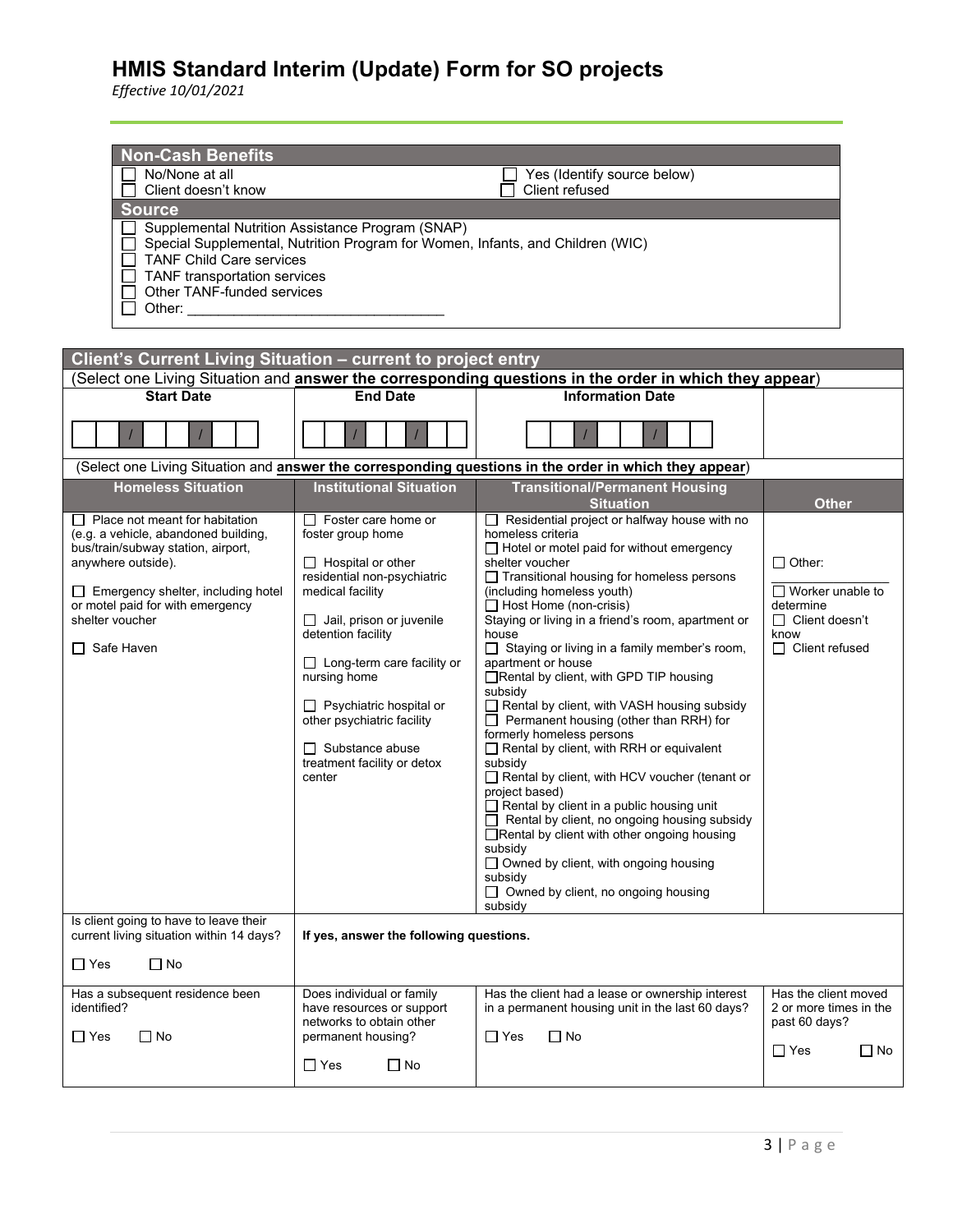| <b>Client's Prior Living Situation - Prior to Project Entry</b>                                                                                                                                                                                                                                                                                         |                                                                                                                                                                                                                                                                                                                                                                                                                                                                                                                                                        |                                                                                                                                                                                                                                                                                                                                                                                                                                                                                                                                                                                                                                                                                                                                                                                                                                                                                                                                                                                                                                |                                                           |  |  |
|---------------------------------------------------------------------------------------------------------------------------------------------------------------------------------------------------------------------------------------------------------------------------------------------------------------------------------------------------------|--------------------------------------------------------------------------------------------------------------------------------------------------------------------------------------------------------------------------------------------------------------------------------------------------------------------------------------------------------------------------------------------------------------------------------------------------------------------------------------------------------------------------------------------------------|--------------------------------------------------------------------------------------------------------------------------------------------------------------------------------------------------------------------------------------------------------------------------------------------------------------------------------------------------------------------------------------------------------------------------------------------------------------------------------------------------------------------------------------------------------------------------------------------------------------------------------------------------------------------------------------------------------------------------------------------------------------------------------------------------------------------------------------------------------------------------------------------------------------------------------------------------------------------------------------------------------------------------------|-----------------------------------------------------------|--|--|
| (Select one Living Situation and <b>answer the corresponding questions in the order in which they appear</b> )                                                                                                                                                                                                                                          |                                                                                                                                                                                                                                                                                                                                                                                                                                                                                                                                                        |                                                                                                                                                                                                                                                                                                                                                                                                                                                                                                                                                                                                                                                                                                                                                                                                                                                                                                                                                                                                                                |                                                           |  |  |
| <b>Literally Homeless Situation</b>                                                                                                                                                                                                                                                                                                                     | <b>Institutional Situation</b>                                                                                                                                                                                                                                                                                                                                                                                                                                                                                                                         | <b>Transitional/Permanent Housing</b><br><b>Situation</b>                                                                                                                                                                                                                                                                                                                                                                                                                                                                                                                                                                                                                                                                                                                                                                                                                                                                                                                                                                      | <b>Other</b>                                              |  |  |
| $\Box$ Place not meant for habitation<br>(e.g. a vehicle, abandoned building,<br>bus/train/subway station, airport,<br>anywhere outside).<br>$\Box$ Emergency shelter, including hotel<br>or motel paid for with emergency<br>shelter voucher<br>$\Box$ Safe Haven                                                                                      | $\Box$ Foster care home or<br>foster group home<br>$\Box$ Hospital or other<br>residential non-psychiatric<br>medical facility<br>Jail, prison or juvenile<br>$\Box$<br>detention facility<br>$\Box$ Long-term care facility or<br>nursing home<br>□ Psychiatric hospital or<br>other psychiatric facility<br>$\Box$ Substance abuse<br>treatment facility or detox<br>center                                                                                                                                                                          | $\Box$ Residential project or halfway house with no<br>homeless criteria<br>$\Box$ Hotel or motel paid for without emergency<br>shelter voucher<br>$\Box$ Transitional housing for homeless persons<br>(including homeless youth)<br>$\Box$ Host Home (non-crisis)<br>Staying or living in a friend's room, apartment or<br>house<br>$\Box$ Staying or living in a family member's room,<br>apartment or house<br>Rental by client, with GPD TIP housing<br>subsidy<br>$\Box$ Rental by client, with VASH housing subsidy<br>$\Box$ Permanent housing (other than RRH) for<br>formerly homeless persons<br>$\Box$ Rental by client, with RRH or equivalent<br>subsidy<br>Rental by client, with HCV voucher (tenant or<br>project based)<br>$\Box$ Rental by client in a public housing unit<br>$\Box$ Rental by client, no ongoing housing subsidy<br>□ Rental by client with other ongoing housing<br>subsidy<br>□ Owned by client, with ongoing housing<br>subsidy<br>$\Box$ Owned by client, no ongoing housing<br>subsidy | □ Client doesn't<br>know<br>$\Box$ Client refused         |  |  |
| Length of Stay in Prior Living<br>Situation (i.e. the literally homeless<br>situation identified above)?<br>$\Box$ One night or less<br>$\Box$ Two to six nights<br>$\Box$ One week or more but less than<br>one month<br>$\Box$ One month or more but less than<br>90 days<br>□ 90 days or more but less than one<br>year<br>$\Box$ One year or longer | Length of Stay in Prior<br>Living Situation (i.e. the<br>institutional situation<br>identified above)?<br>One night or less<br>$\mathsf{L}$<br>Two to six nights<br>$\Box$<br>One week or more but<br>П<br>less than one month<br>$\Box$ One month or more but<br>less than 90 days<br>$\Box$ 90 days or more but less<br>than one year<br>$\Box$ One year or longer<br>Did you stay in the<br>institutional situation less<br>than 90 days?<br>$\Box$ Yes (If YES - Complete<br>SECTION III)<br>$\Box$ No (If NO - End<br>Homeless History Interview) | Length of Stay in Prior Living Situation (i.e.<br>the housing situation identified above)<br>One night or less<br>$\perp$<br>$\Box$ Two to six nights<br>П<br>One week or more but less than one month<br>One month or more but less than 90 days<br>90 days or more but less than one year<br>ப<br>$\Box$ One year or longer<br>Did you stay in the housing situation less<br>than 7 nights?<br>$\Box$ Yes (If YES - Complete SECTION III)<br>$\Box$ No (If NO – End Homeless History Interview)                                                                                                                                                                                                                                                                                                                                                                                                                                                                                                                              | Client doesn't<br>$\Box$<br>know<br>$\Box$ Client refused |  |  |
| $\Box$ N/A<br>(Complete SECTION IV Below)                                                                                                                                                                                                                                                                                                               | On the night before<br>entering the institutional<br>situation did you stay on<br>the streets, in emergency<br>shelter or a safe haven?<br>□ Yes (If YES - Complete<br>SECTION IV)<br>$\Box$ No (If NO - End<br>Homeless History Interview)                                                                                                                                                                                                                                                                                                            | On the night before entering the housing<br>situation did you stay on the streets, in<br>emergency shelter or a safe haven?<br>$\Box$ Yes (If YES – Complete SECTION IV)<br>$\Box$ No (If NO – End Homeless History Interview)                                                                                                                                                                                                                                                                                                                                                                                                                                                                                                                                                                                                                                                                                                                                                                                                 | $\Box$ Client doesn't<br>know<br>$\Box$ Client refused    |  |  |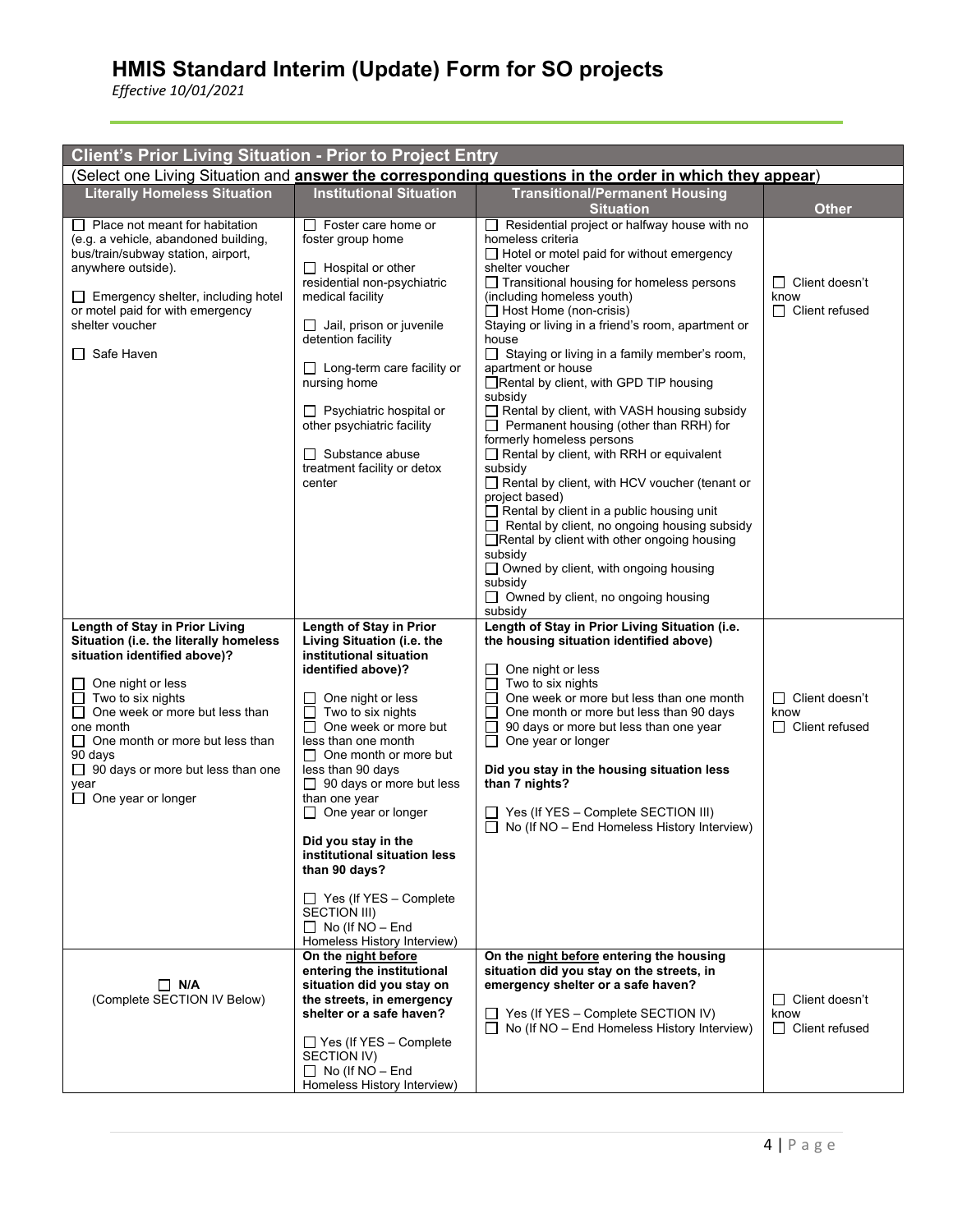| On the night before your previous stay, was that on the streets, in an<br>Emergency Shelter, or Safe Haven?<br>$\Box$ No<br>Yes                                                             | Approximate start of homelessness:                                                                    |  |  |
|---------------------------------------------------------------------------------------------------------------------------------------------------------------------------------------------|-------------------------------------------------------------------------------------------------------|--|--|
| Total number of times homeless on the street, in ES, or SH in the past<br>three years<br>$\Box$ One time<br>Two times<br>Three times<br>Client doesn't know<br>Client refused<br>Four times | Total number of months homeless on the street, in emergency shelter,<br>or SH in the past three years |  |  |

| <b>Domestic Violence</b>                                                       |                        |  |
|--------------------------------------------------------------------------------|------------------------|--|
| Are you, or have you been a survivor of domestic or intimate partner violence? |                        |  |
| Yes<br>No                                                                      | Client doesn't know    |  |
| Client refused                                                                 |                        |  |
| If YES, how long ago did you have this experience?                             |                        |  |
| Within the past 3 months                                                       | 1 year ago or more     |  |
| 3 to 6 months ago                                                              | 6 months to 1 year ago |  |
| Client doesn't know                                                            | Client refused         |  |
|                                                                                |                        |  |
| If Yes, are you currently fleeing?                                             |                        |  |
| <b>No</b>                                                                      | Yes                    |  |
| Client doesn't know                                                            | <b>Client refused</b>  |  |
|                                                                                |                        |  |

| <b>Foster Care</b> |           | <b>Zip Code of Last Permanent Address</b> |
|--------------------|-----------|-------------------------------------------|
| Yes                | <b>No</b> |                                           |

| In the last 2 years, have you lived anywhere     | No<br>Yes                             |  |  |
|--------------------------------------------------|---------------------------------------|--|--|
| other than this county/community?                | Client refused<br>Client doesn't know |  |  |
| Where did you move from?                         | A different Kentucky County           |  |  |
|                                                  | Another part of the US                |  |  |
|                                                  | Other                                 |  |  |
| If a different Kentucky County, please specify:  |                                       |  |  |
|                                                  |                                       |  |  |
| If Another part of the US, please specify state: |                                       |  |  |
|                                                  |                                       |  |  |
| If other location, please specify:               |                                       |  |  |
|                                                  |                                       |  |  |
| Did you have housing when you came to this       | <b>Yes</b><br>No.                     |  |  |
| county/community?                                | Client doesn't know<br>Client refused |  |  |
| What is the primary reason you came to this      | Access to service and resources       |  |  |
| county/community?                                | Fleeing an abusive situation          |  |  |
|                                                  | Job Opportunities                     |  |  |
|                                                  | Other                                 |  |  |
|                                                  | Client refused                        |  |  |